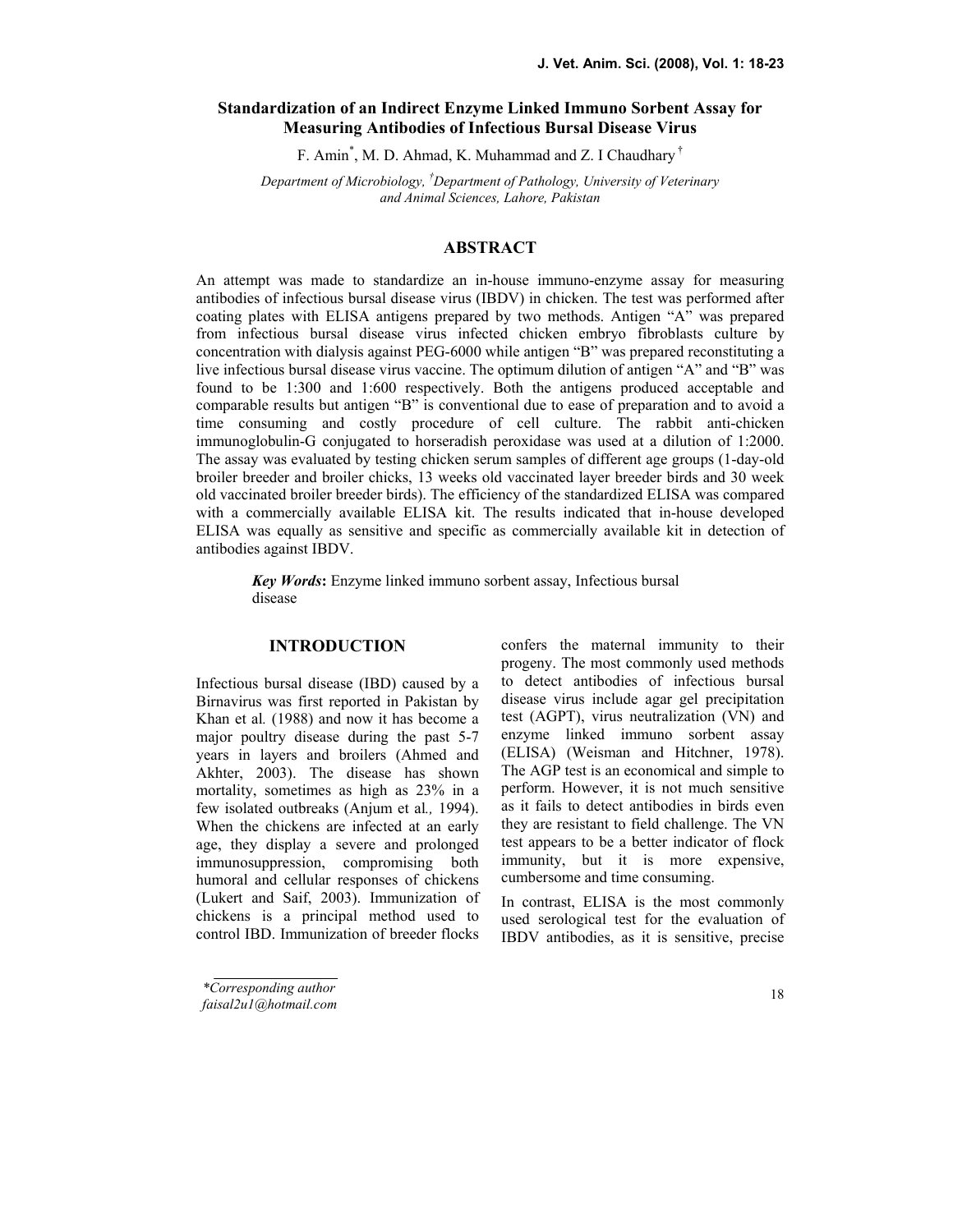and rapid to perform. The cost of imported ELISA kit is usually very high and not affordable by the average farmers. The present study was designed with an aim to develop and standardize a cost effective ELISA kit for detection of IBD antibodies in chicken.

## **MATERIALS AND METODS**

### Propagation of Infectious Bursal Disease Virus in Cell Culture

The infectious bursal disease virus was propagated in primary chicken embryo fibroblast (CEF) cells. CEF were prepared from 9-11-days-old embryonated chicken eggs. The eggs were collected from the flock of layers reared in the Department of Microbiology, University of Veterinary and Animal Sciences, Lahore. Cell culture medium M-199 (ICN Biomedicals, Inc., Costa Mesa, Calif) was used to culture CEF. Antibiotic solution was added  $(a)$  100 IU of penicillin, 100 µg of dihydrostreptomycin sulfate and  $0.25$  µg amphotericin-B per milliliter of medium.

The CEF were prepared as described by Karel and Purchase (1998) with minor modification. A group of 9-11 days-old embryonated eggs were candled for confirming the viability. Viable embryonated eggs (9-11 days-old) were cracked on the air space end and embryos were removed. Embryos were placed in glass petri plate containing cell culture medium (CCM) without serum for washing. Embryos were eviscerated along with the removal of head and limbs. The remaining tissues were washed again and finely minced. The finely minced tissue was transferred to a trypsinization flask containing trypsin and antibiotic solution. The tissues were stirred with magnetic bar for twenty minutes at room temperature. After trypsinization the cell suspension was passed through a sterile muslin cloth. The filterate thus collected was centrifuged at

1000 rpm for 4 minute. The supernatant was poured off and the cell pellet was resuspended in cell culture medium M-199 supplemented with 10% calf serum. (ICN Biomedicals, inc., Costa Mesa, Calif.

A commercially available live IBD vaccine D-78 (Intervet Inc, Millsboro, DE), 1000 doses was re-suspended in 5mL of sterilized normal saline. This inoculum was used to infect CEF cells. At 80% cell confluency of the fibroblasts CCM was removed. An aliquot of 0.5 mL of re-suspended live IBD virus vaccine was added to each  $25 \text{cm}^2$ culture flask. The virus was allowed to adsorb on the cells for some time at 37°C. The excessive virus was removed and maintenance medium supplemented with 2% calf serum was added. The flasks were incubated at 37°C. The cells were observed for the development of cytopathic effects (CPE) regularly after every 24 hours post infection for 3-4 days.

Upon appearance of generalized CPE, the flasks were removed from the incubator and placed in a freezer. The CEF monolayer was disrupted by three freeze-thaw cycles and the suspension was centrifuged at 8,000 rpm for twenty minutes at 4°C. The supernatant was collected and stored at -70°C in small aliquots till further use.

Agar Gel Precipitation Test: AGPT was performed as described earlier (Anonymous, 2004) with minor modification.

#### Source of IBDV Reference Antisera

**Rabbit Antisera:** The rabbit  $(n = 2)$  injected with an oil adjuvanted vaccine of IBDV (Merial Animal Health, CM), @ 0.5 mL/rabbit subcutaneously on 0,  $10^{th}$ ,  $20^{th}$  and 30<sup>th</sup> day. The blood was collected prior to vaccination and at  $20<sup>th</sup>$  and  $40<sup>th</sup>$  days post vaccination. The collected sera were checked for the presence of IBDV antibodies by AGPT against reference IBD virus D-78. The sera found positive were used as positive control serum.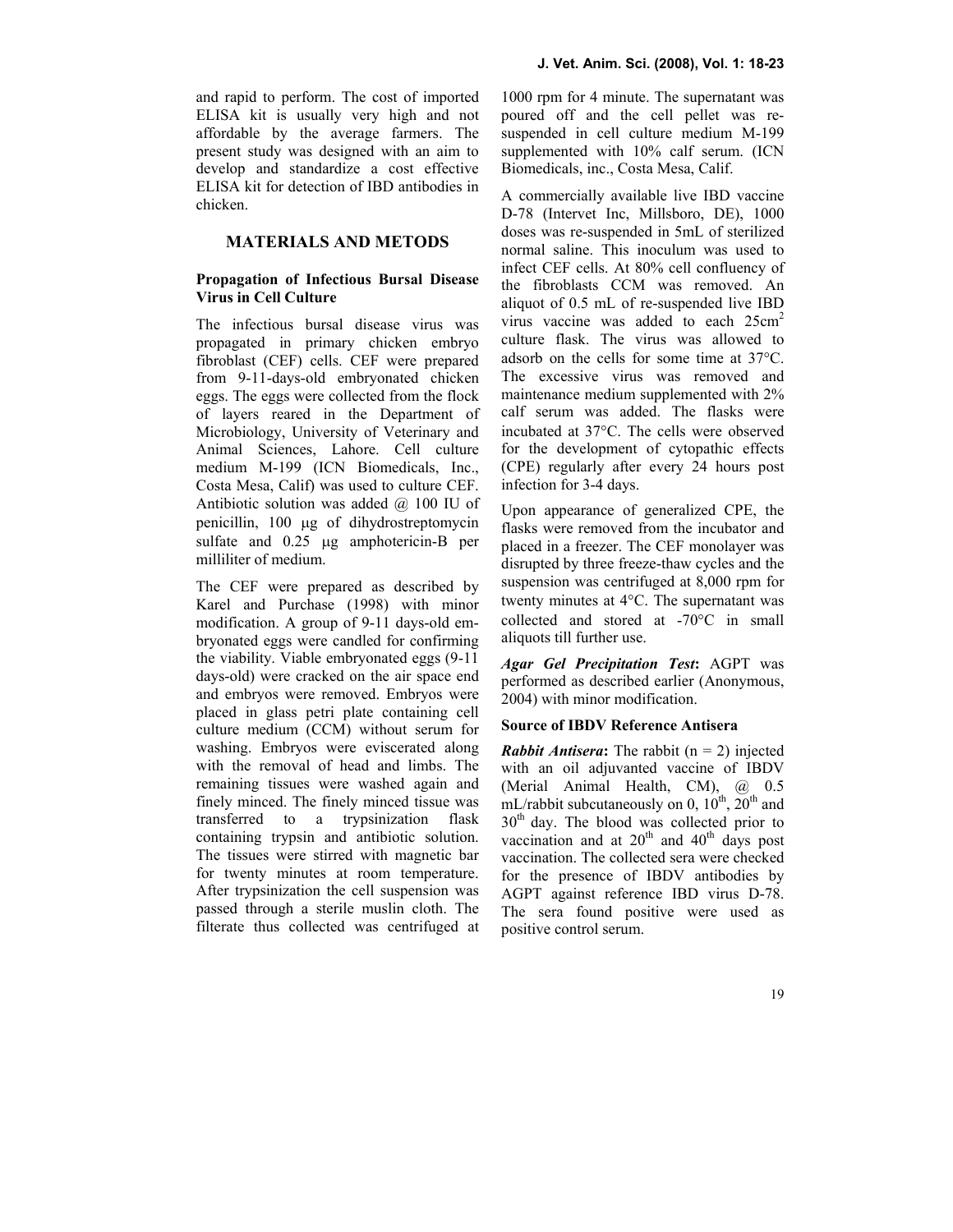One of the rabbit was kept as negative control and was not vaccinated. The blood was collected at  $40<sup>th</sup>$  day and serum was screened for the IBDV antibodies in AGPT.

Chicken Antisera: Five cockerels of two months age were vaccinated with live and oil adjuvanted vaccine of IBDV through eye dropping and subcut routes at  $0$ ,  $14<sup>th</sup>$  and  $28<sup>th</sup>$ days. The blood was collected prior to vaccination and at  $14^{th}$ ,  $28^{th}$  and  $42^{nd}$  days post vaccination. The collected sera were checked for the presence of IBDV antibodies by AGPT against reference IBD antigen. The sera found positive through AGPT were pooled to use as positive control IBDV reference antisera for further use.

For negative control sera twenty broiler birds were raised in an isolated place. The birds were not vaccinated with any IBD vaccine. Blood was collected after 40 days. The sera collected were pooled and checked by AGPT to confirm the absence of IBDV antibodies.

#### Preparation of ELISA Antigen

IBDV antigen required for coating polystyrene micro plates was prepared with two different techniques to perform indirect ELISA. These were as follows

Antigen "A": It was prepared from IBDV propagated on primary CEF as described earlier.

Antigen "B": A live IBDV vaccine was also evaluated to be used as antigen (Ahmed et al., 2003).

Standardization of Indirect ELISA: An indirect ELISA was developed for the detection of antibodies against IBDV in chicken sera. The assay was standardized using two antigens against the known positive and negative chicken sera raised in experimental birds.

Standardization of ELISA Antigens: The optimum dilution of the antigen required for coating ELISA plates was determined. Twofold serial dilution of the antigen was made in carbonate/bicarbonate coating buffer pH 9.6. The plates were covered and incubated in an airtight humid box at 4°C for 18 hours. The plates were washed thrice with TEN-T (Tris 60.5g, EDTA 3.7g, NaCl 87.7g, Tween20 4.4g per liter, pH 8.0) buffer. Positive and negative control sera were diluted 1:100 containing TEN-TC also (Tris 60.55g, EDTA 3.7g, NaCl 87.70g, Tween 20 4.4g, casein 20  $g/L$ , pH 8.0). Thus four replicates of each dilution were tested against positive control serum as well as negative control serum. The plate was incubated for half hour at room temperature and washed thrice with TEN-T. The antichicken conjugate was diluted  $(a)$  1:1500 and an aliquot of 100 µL/well was added in all the wells. . The plate was again incubated for half hour at room temperature and washed thrice with TEN-T. After washing an aliquot of 100 µL/well ABTS substrate were added. The plate was read at 405 nM wavelength after 15, 30, 45 and 60 minute interval. The highest dilution of antigen producing maximum contrast between positive and negative control sera was used for the assay.

Standardization of Conjugate: The rabbit anti-chicken IgG whole molecule conjugated with horseradish peroxidase (ICN Biomedicals, Inc., Costa Mesa, Calif) was standardized to perform ELISA. The working dilution for the each batch of conjugate was determined by diluting it in dilution buffer (TEN-TC) @ 1:1500, 1:2000 and 1:2500 against positive and negative control sera after coating appropriate antigen dilutions of both antigens A and B. The assay was performed to select the standard conjugate dilution producing maximum contrast between positive and negative control sera with the least deviation from the mean.

**Enzyme substrate solution:** The substrate solution was prepared in a citrate/phosphate buffer (pH 4.2) by mixing 2-2 azino-di-3 ethyl-benzthiazoline sulphonic acid (ABTS) 52mM (0.2mL), Hydrogen per oxide 130mM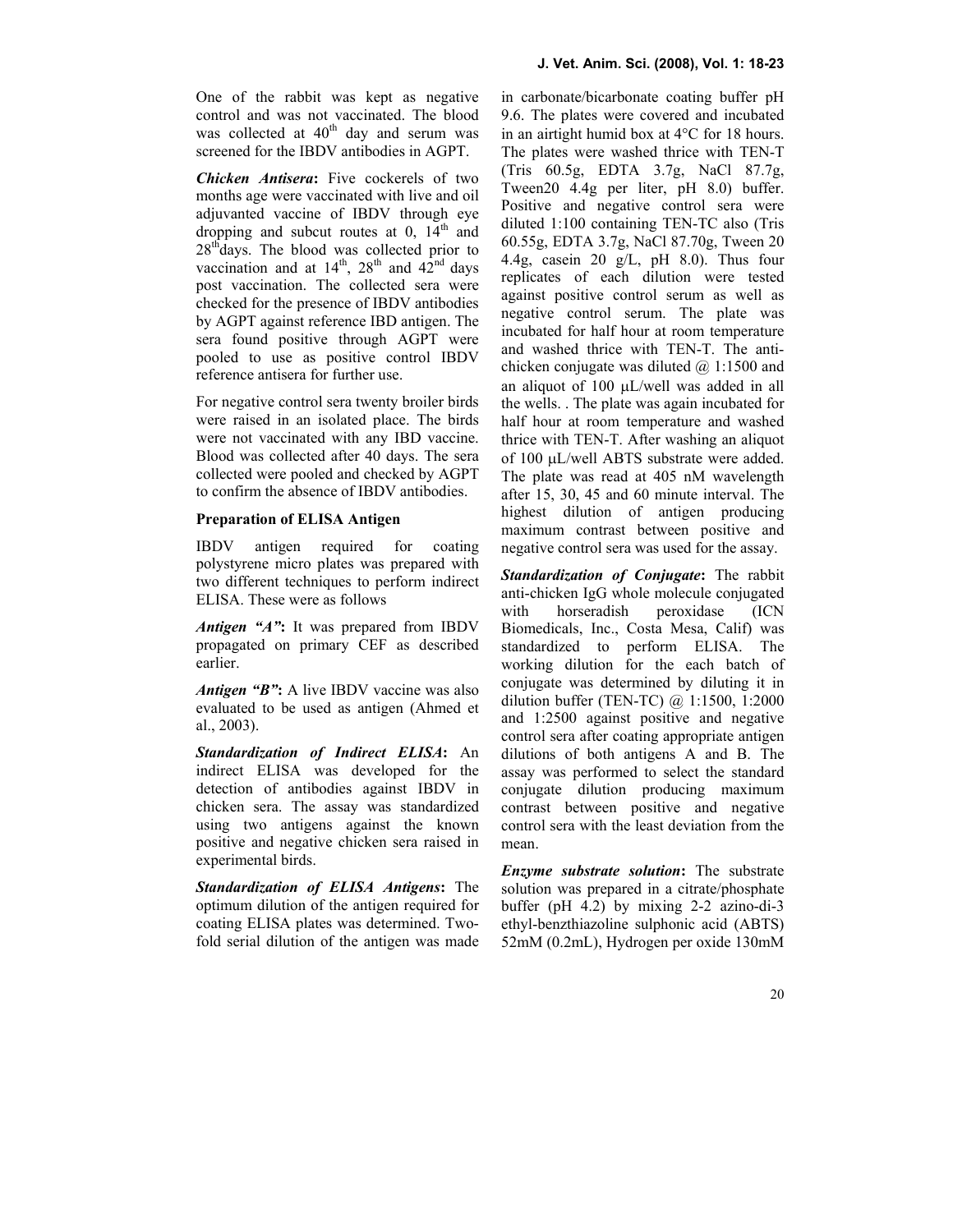(0.2mL) and citrate/phosphate buffer 0.1 M (10mL). The substrate solution was added in 100µL quantity per well and plates were incubated in dark. Readings were taken after 15, 30, 45 and 60 minute at wavelength of 405 nm.

Standard Curve: The standard curve was constructed using serial two-fold dilution of hyperimmune chicken serum in diluent buffer (TEN-TC) (Figure 1).

Evaluation of Developed ELISA: The standardized in-house ELISA was evaluated using the sera collected from various poultry farms. A total of 38 serum samples with different vaccination histories were tested.

Samples were divided in to four groups namely A, B, C and D. Groups A and B comprised the serum samples of a day-old chicks from broiler breeder and broiler flocks, respectively. Group C comprises the serum samples of 13 weeks old vaccinated layer breeder birds. Serum samples of 30 weeks old vaccinated broiler breeder birds were assigned group D. All samples were diluted 1:100 in TEN-TC for use in indirect ELISA. An aliquot of 100uL/well were added in antigen-coated plates. The results obtained from in house ELISA were compared with a commercial ELISA kit (IDEXX Laboratories, Inc. Westbrook, Maine) (Table 1).

Table 1 Comparison between Mean O.D (Means +-SD) values of different groups tested with in-house ELISA and commercial ELISA kit

| Groups         | Optical density   |                   |                   |
|----------------|-------------------|-------------------|-------------------|
|                | Antigen "A"       | Antigen "B"       | Kit               |
| A $(n = 8)$    | $1.022 \pm 0.574$ | $0.933 \pm 0.661$ | $0.733 \pm 0.207$ |
| $B(n = 10)$    | $0.158 \pm 0.101$ | $0.134 \pm 0.47$  | $0.207 \pm 0.126$ |
| $C (n = 10)$   | $1.999 \pm 0.347$ | $1.23 \pm 0.255$  | $0.64 \pm 0.156$  |
| D ( $n = 10$ ) | $2.639 \pm 0.357$ | $2.113 \pm 0.63$  | $0.797 \pm 0.213$ |

## RESULTS AND DISCUSSION

In the present study chicken embryo fibroblast (CEF) cell culture was used to propagate the IBDV. The monolayer of CEF cells was ready after 24–36 hours as documented by early workers (Karel and Purchase, 1998; Srivastava et al., 2001). The CPE were observed in virus-infected cells after 36 hours. The CPE were characterized by rounding and granulation of cells around the nucleus. Subsequently detachment of cells from the flask surface with complete destruction occurred after 72 hours. Similar time frame of events was observed by Srivastava et al. 2001. The propagation of IBDV in infected cell culture supernatant was confirmed by AGPT against specific IBDV antisera raised in rabbit and chicken. The IBDV harvested after every passage showed strong precipitation reaction with reference to rabbit and chicken IBDV anti sera after 24 hours of incubation. The sera of vaccinated rabbits and chickens prior to vaccination were found negative while it showed positive reaction at least after second shot of vaccination. The negative control sera did not show any precipitation line up till 96 hours of incubation. It was recorded as 1:300 for antigen "A" and 1:600 for antigen "B" respectively. Both the antigens produced acceptable and comparable results. However antigen "B" is recommended, as it is ready to use and to avoid a time consuming and costly procedure of cell culture. The incubation time for substrate was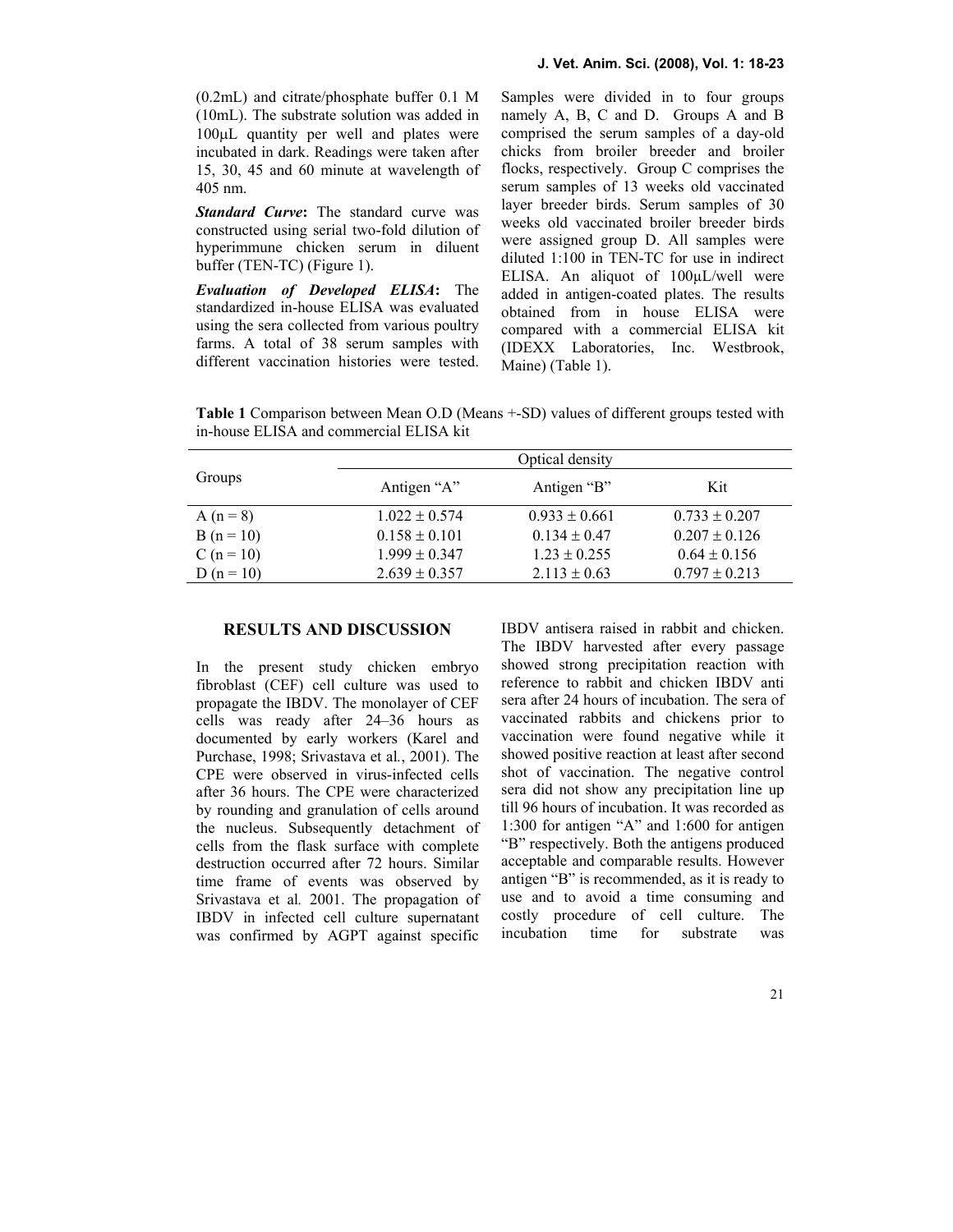standardized at room temperature (27-30°C). The standard curve (for both antigens 'A' and 'B' was constructed to record the optical densities (O.Ds) produced by the serial two fold dilution of the control positive IBDV antisera in TEN-TC. Eleven dilutions were used to perform the assay and a graph of O.D values was plotted. Figure 1 represents the O.D values of eleven dilutions of positive control chicken IBDV antisera with antigens A and B. Three out of these eleven dilutions were selected and designated as standard 1, 2 and 3. The mean absorbance of  $1<sup>st</sup>$  selected standard (dilution no. 7) using antigen 'A' was recorded 0.51 and with antigen B it produced the O.D value of 0.425. The O.D value of test sera above standard 1 was considered strong positive. Mean absorbance values of second standard (dilution no. 8) on antigen 'A' and 'B' were recorded as 0.321 and 0.226 respectively. The standard 2 was selected as the cut off value between positive and negative. The O.D values falling between standard 1 and 2 were considered moderately positive. The third selected standard (dilution no. 11) had a mean O.D value of 0.139 and 0.196 on antigens 'A' and 'B' respectively. Any O.D value equal or below standard 3 was considered negative. Poultry field serum samples of different age groups were used to evaluate the in-house ELISA and its efficiency was compared with a commercially available ELISA kit. Group A comprises the 1-day-old chicks of broiler breeder flock. The mean O.D values of different groups A, B, C and D are represented in Table 1. The absorbance values of maternally derived antibodies of group A were above standard No. 1, as detected by both in-house and commercial ELISA. The serum samples of this group were considered strong positive. Serum samples of group B (1-day-old broiler chicks) showed O.D values below standard 3 with in-house and commercial ELISA. All samples of group B were negative for antibodies against IBDV. The antibodies in 1-day-old chicks varied from flock to flock

and depended upon the maternal antibody titer of the parent flock. Normally titers in progeny were 60-80 % lower than those in the parent (Lukert and Saif, 2003).



Figure 1 Optical density of positive control chicken IBDV antisera with antigen "A" and "B"

Group C (13-week layer breeder birds) of age. O.D values of serum samples of this group were also above standard no. 1 (i.e. strong positive). It showed clearly that vaccination had produced a high level of antibodies, detectable by both in-house and commercial ELISA. Group D (30 weeks old broiler breeder) were vaccinated 4 times at  $8<sup>th</sup>$ ,  $18<sup>th</sup>$  and  $133<sup>rd</sup>$  day of age with live and killed vaccines. The serum samples of this group also showed a high level of antibodies as a result of immunization. The absorbance values were above standard No. 1 even higher than that of group C that was vaccinated thrice. Generally it was noted that O.D values of test serum samples were higher with the antigen "A". The antigen "B" showed O.D values a little lower than antigen "A" while the O.D values with commercial ELISA kit was the lowest.

There might be certain factors for this pattern; one factor might be the dilution of test serum samples. The dilution used for inhouse ELISA was lower as compare to commercial kit. The lower dilution for inhouse ELISA was selected to increase the